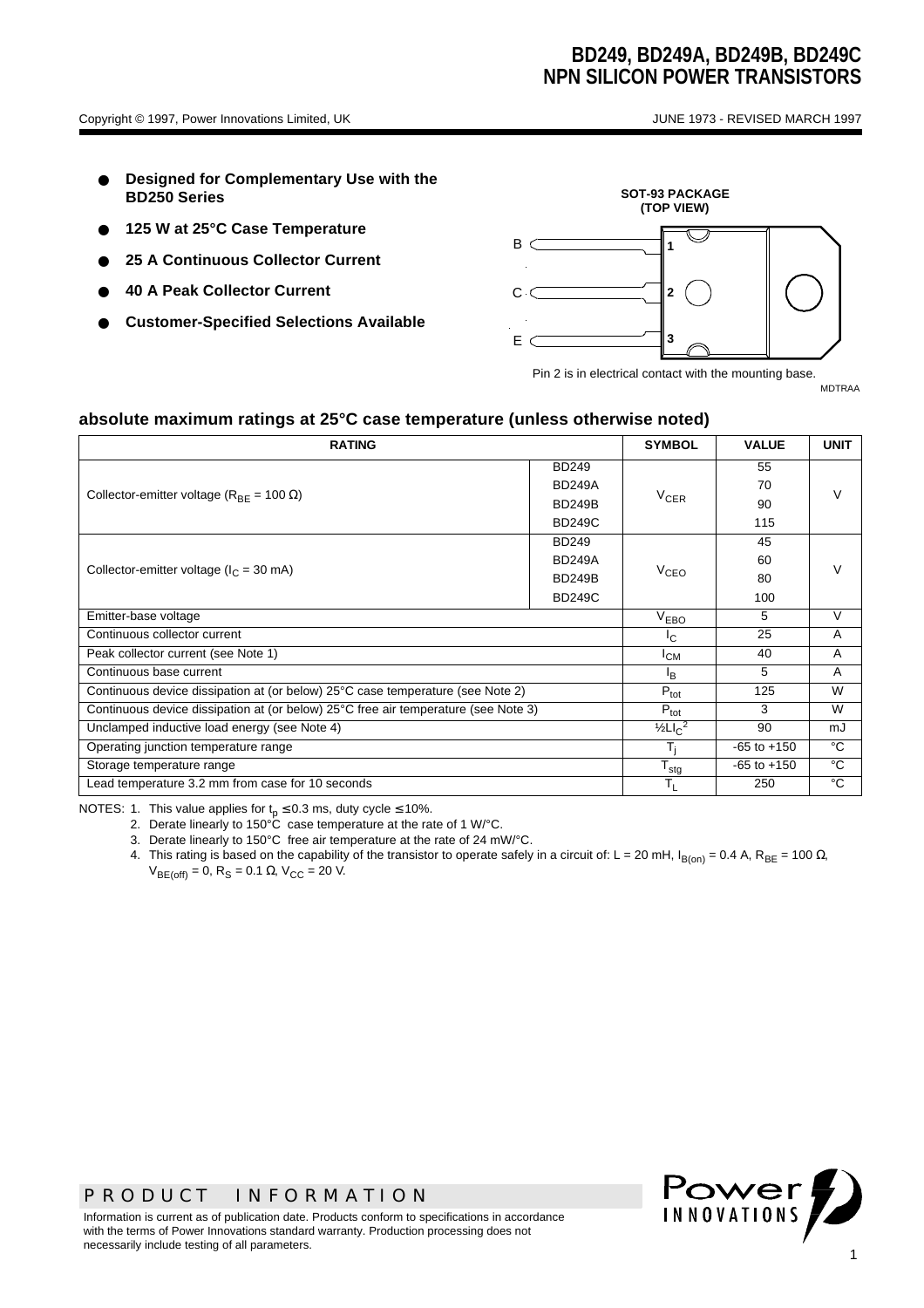JUNE 1973 - REVISED MARCH 1997

#### **electrical characteristics at 25°C case temperature**

|                   | <b>PARAMETER</b>                               |                                                                           | <b>TEST CONDITIONS</b>                                       |                                                                 | <b>MIN</b>            | <b>TYP</b> | <b>MAX</b>               | <b>UNIT</b> |
|-------------------|------------------------------------------------|---------------------------------------------------------------------------|--------------------------------------------------------------|-----------------------------------------------------------------|-----------------------|------------|--------------------------|-------------|
| $V_{(BR)CEO}$     | Collector-emitter<br>breakdown voltage         | $I_C = 30 \text{ mA}$<br>(see Note 5)                                     | $I_B = 0$                                                    | <b>BD249</b><br><b>BD249A</b><br><b>BD249B</b><br><b>BD249C</b> | 45<br>60<br>80<br>100 |            |                          | $\vee$      |
| $I_{CES}$         | Collector-emitter<br>cut-off current           | $V_{CE} = 55 V$<br>$V_{CE}$ = 70 V<br>$V_{CE}$ = 90 V<br>$V_{CE} = 115 V$ | $V_{BE} = 0$<br>$V_{BE} = 0$<br>$V_{BE} = 0$<br>$V_{BE} = 0$ | <b>BD249</b><br><b>BD249A</b><br><b>BD249B</b><br><b>BD249C</b> |                       |            | 0.7<br>0.7<br>0.7<br>0.7 | mA          |
| I <sub>CEO</sub>  | Collector cut-off<br>current                   | $V_{CE} = 30 V$<br>$V_{CE} = 60 V$                                        | $I_R = 0$<br>$I_B = 0$                                       | BD249/249A<br>BD249B/249C                                       |                       |            | 1<br>1                   | mA          |
| $I_{EBO}$         | Emitter cut-off<br>current                     | $V_{EB} = 5 V$                                                            | $I_C = 0$                                                    |                                                                 |                       |            | 1                        | mA          |
| $h_{FE}$          | Forward current<br>transfer ratio              | 4 V<br>$V_{CE} =$<br>$V_{CE} =$<br>4 V<br>$V_{CE} =$<br>4 V               | $I_C = 1.5 A$<br>$I_C = 15 A$<br>$I_C = 25 A$                | (see Notes 5 and 6)                                             | 25<br>10<br>5         |            |                          |             |
| $V_{CE(sat)}$     | Collector-emitter<br>saturation voltage        | 1.5A<br>$I_{\rm B} =$<br>5 A<br>$I_{\rm B} =$                             | $I_C = 15 A$<br>$I_C = 25 A$                                 | (see Notes 5 and 6)                                             |                       |            | 1.8<br>4                 | $\vee$      |
| $V_{BE}$          | Base-emitter<br>voltage                        | 4 V<br>$V_{CE} =$<br>4 V<br>$V_{CE} =$                                    | $I_C = 15 A$<br>$I_C = 25 A$                                 | (see Notes 5 and 6)                                             |                       |            | $\overline{2}$<br>4      | $\vee$      |
| $h_{fe}$          | Small signal forward<br>current transfer ratio | $V_{CE} = 10 V$                                                           | $I_C = 1A$                                                   | $f = 1$ kHz                                                     | 25                    |            |                          |             |
| $ h_{\text{fe}} $ | Small signal forward<br>current transfer ratio | $V_{CF} = 10 V$                                                           | $I_C = 1A$                                                   | $f = 1$ MHz                                                     | 3                     |            |                          |             |

NOTES: 5. These parameters must be measured using pulse techniques,  ${\rm t_p}$  = 300 µs, duty cycle ≤ 2%.

6. These parameters must be measured using voltage-sensing contacts, separate from the current carrying contacts.

### **thermal characteristics**

| <b>PARAMETER</b>       |                                         |  | TVO | <b>MAX</b> | <b>UNIT</b> |
|------------------------|-----------------------------------------|--|-----|------------|-------------|
| $R_{\theta \text{JC}}$ | Junction to case thermal resistance     |  |     |            | °C/W        |
| $R_{\theta$ JA         | Junction to free air thermal resistance |  |     | 42         | °C/W        |

### **resistive-load-switching characteristics at 25°C case temperature**

|                        | <b>PARAMETER</b> | <b>TEST CONDITIONS</b> |                    |                                      | MIN | TYP      | <b>MAX</b> | <b>UNIT</b> |
|------------------------|------------------|------------------------|--------------------|--------------------------------------|-----|----------|------------|-------------|
| 'on                    | Turn-on time     | $= 5A$<br>$\sqrt{ }$   | . = 0.5 A<br>B(on) | $I_{B(off)} = -0.5 A$                |     | ົ<br>∪.∪ |            | us          |
| $\iota_{\mathsf{off}}$ | Turn-off time    | $V_{BE(off)} = -5 V$   | $= 5 \Omega$       | $t_{p} = 20 \,\mu s, \, dc \leq 2\%$ |     | 0.9      |            | us          |

**†** Voltage and current values shown are nominal; exact values vary slightly with transistor parameters.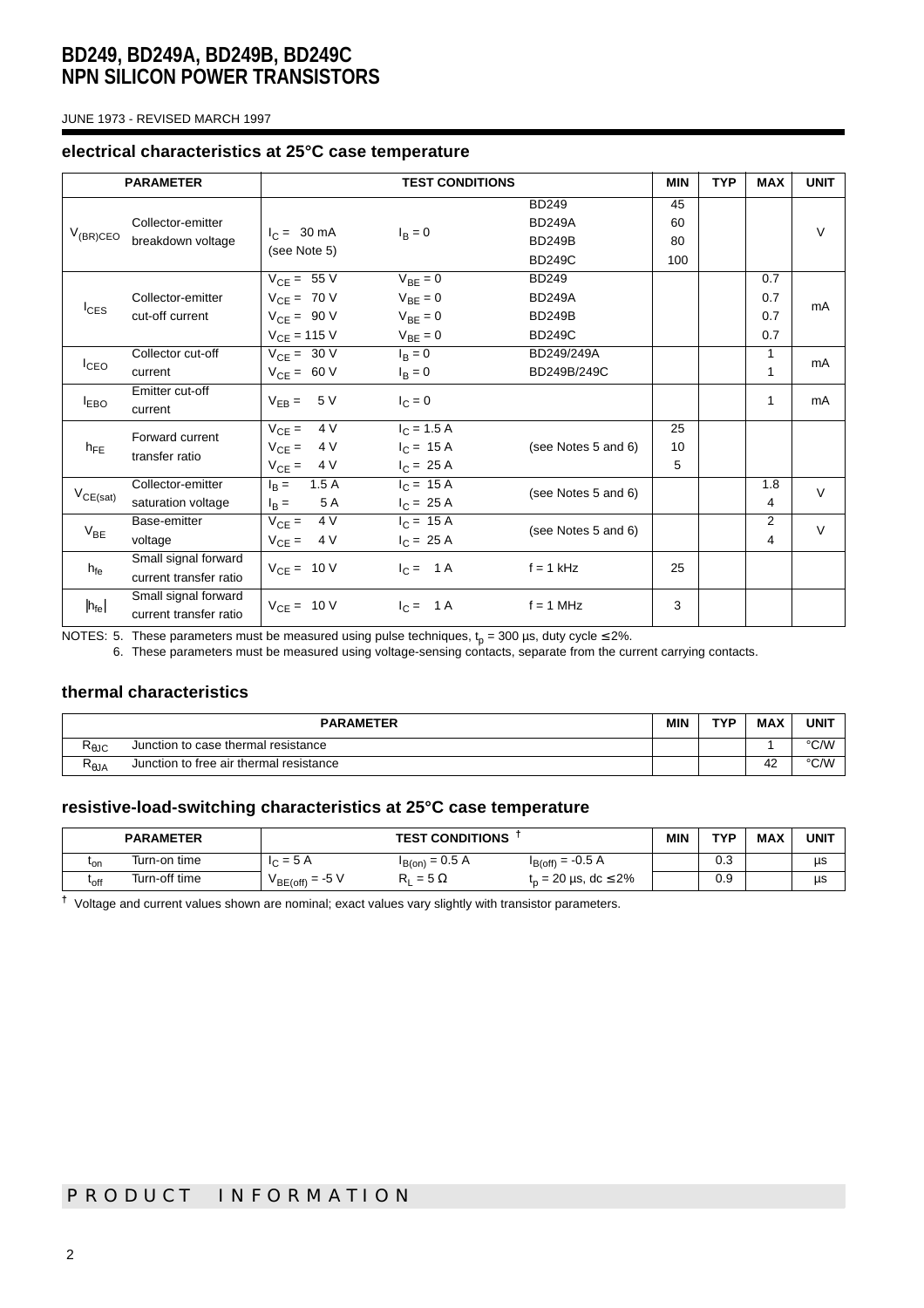JUNE 1973 - REVISED MARCH 1997

### **TYPICAL CHARACTERISTICS**



**BASE-EMITTER VOLTAGE vs COLLECTOR CURRENT** TCS635AC **2·0**  $V_{CE} = 4 V$ **TC = 25°C1·8** V<sub>BE</sub> - Base-Emitter Voltage - V **VBE - Base-Emitter Voltage - V 1·6 1·4 1·2 1·0 0·8 0·6 0·1 1·0 10 100 IC - Collector Current - A Figure 3.** 

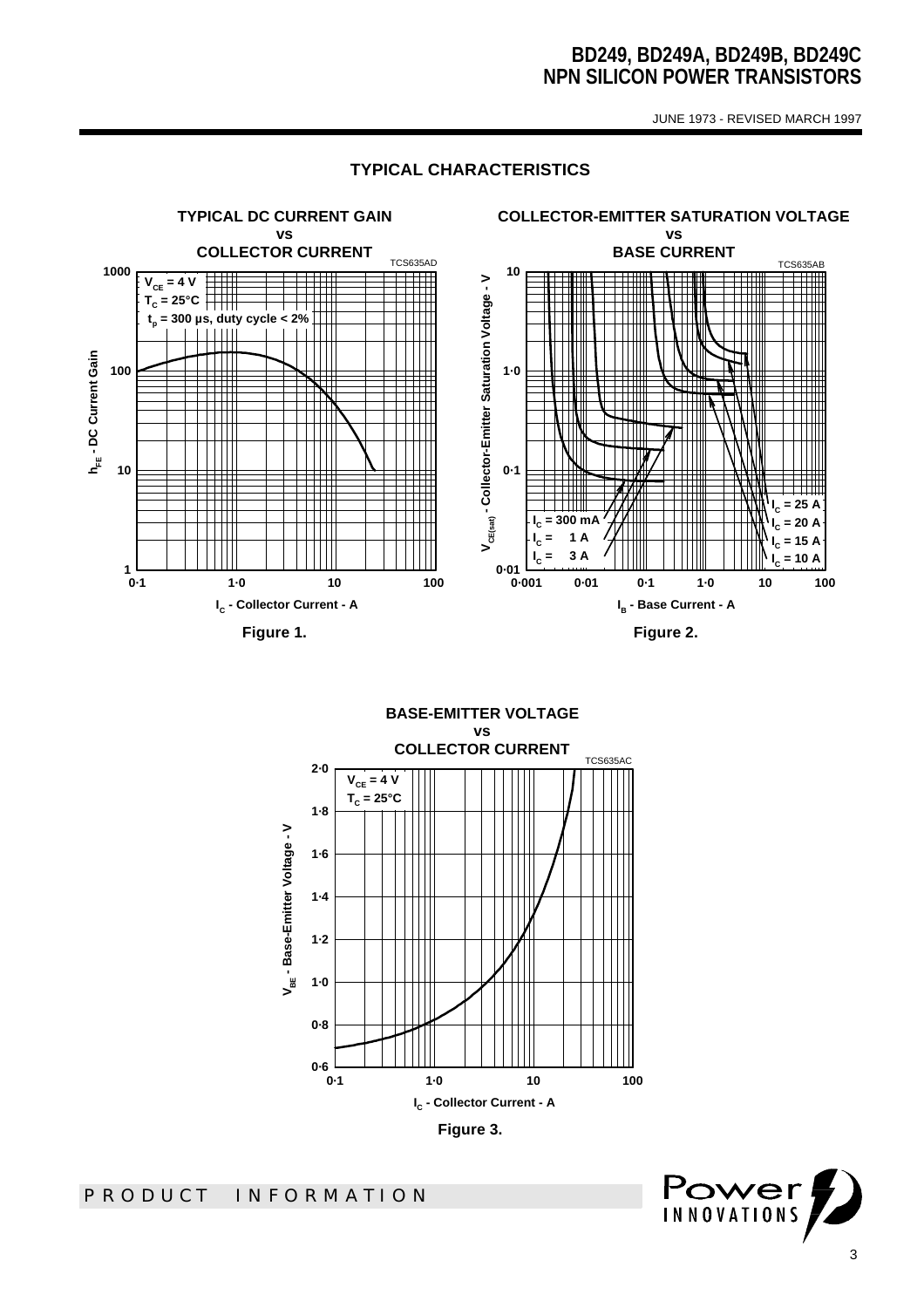JUNE 1973 - REVISED MARCH 1997



#### **MAXIMUM SAFE OPERATING REGIONS**



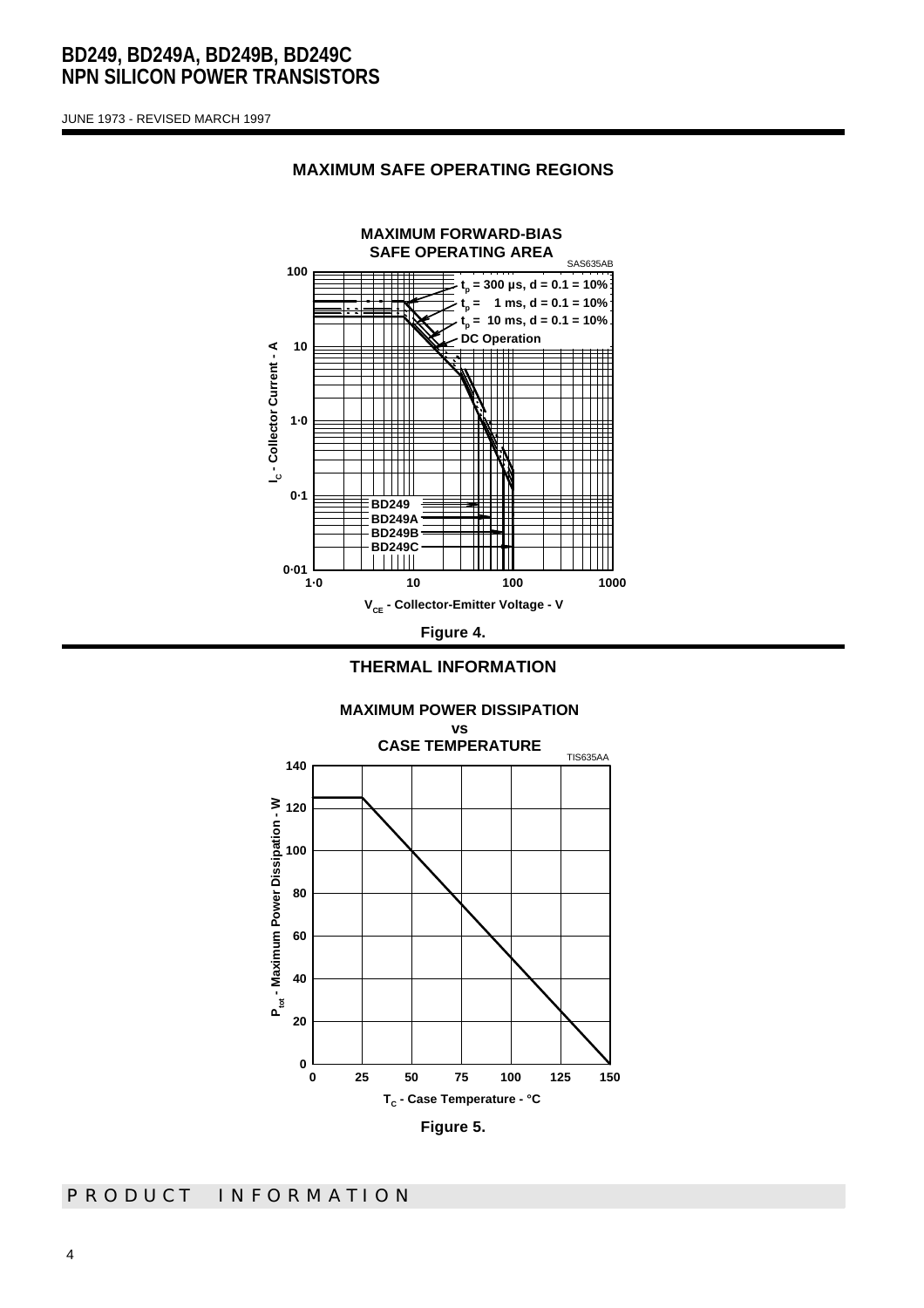JUNE 1973 - REVISED MARCH 1997

### **MECHANICAL DATA**

# **SOT-93**

#### **3-pin plastic flange-mount package**

This single-in-line package consists of a circuit mounted on a lead frame and encapsulated within a plastic compound. The compound will withstand soldering temperature with no deformation, and circuit performance characteristics will remain stable when operated in high humidity conditions. Leads require no additional cleaning or processing when used in soldered assembly.